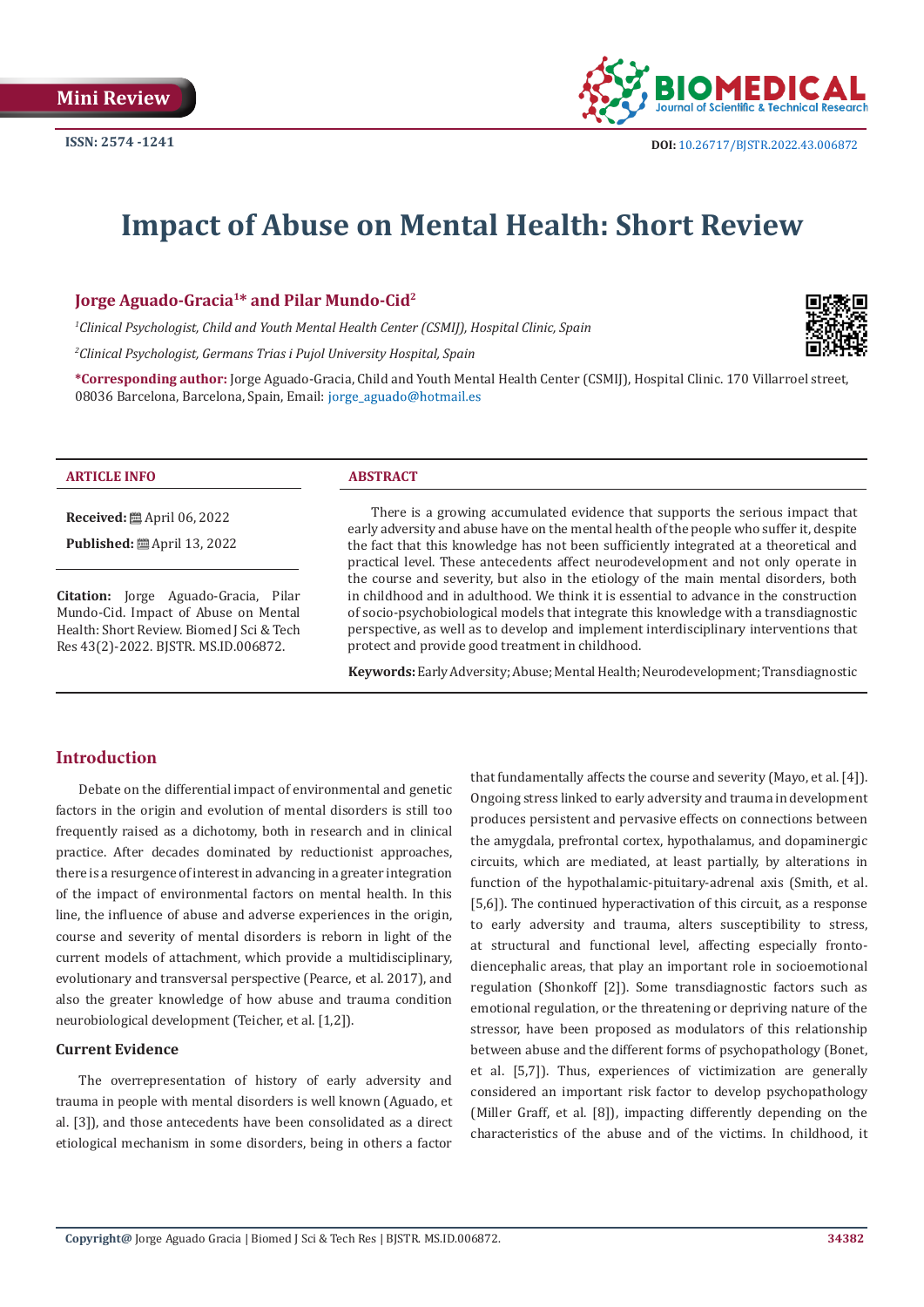has been related to a higher risk of suffering both externalizing disorders, such as conduct disorders (Kessler, et al. [9]), attention deficit hyperactivity disorder and oppositional defiant disorder, as well as internalizing disorders, such as anxiety disorders or depressives (Read [10]), at an earlier age of onset, with more severe symptoms, greater comorbidity and risk of suicide, and poorer response to treatment, at least, in some disorders such as depressive, anxiety, and substance use disorders (Teicher, et al. [1,11]).

Also in adulthood there is an increased risk of depression, anxiety, eating, personality, dissociative disorders and substance abuse, some of them in the early transition to adulthood and that tend to persist over time (Kessler, et al. [9]). Equally, noteworthy is the impact of early adversity and trauma on cognitive development (Cowell, et al. [12,13]) and neurodevelopmental disorders (Hoover [14]), worsening functionality and increasing the severity of symptoms (Peterson, et al. [15]). Its influence on people's physical health is also well established scientifically, affecting areas such as sleep, physical growth and bone density, allergy/asthma, infectious diseases and greater vulnerability to organic pathologies such as cancer or autoimmune diseases (Pollack [16]). In schizophrenia spectrum disorders, it is associated with greater precocity, worse premorbid functioning, greater severity, more comorbidities, worse cognitive and intellectual functioning, and a less favorable response to treatment, consolidating the evidence that abuse and adversity are etiological factors of vulnerability, and not only precipitants, of these disorders, by producing structural changes in the brain and in neurotransmission, hyperreactivity of the hypothalamic-pituitary-adrenal axis, and cognitive dysfunctions (Read, et al. [17]). It is essential to deepen our knowledge about the mechanisms that underlie these associations to advance in the development of socio psychobiological models, such as the trauma to genic neurodevelopmental model of psychosis (Read [10]), or the cognitive model of attachment of voices (Berry, et al. [18]).

## **Conclusion**

Understand that adversity in childhood, and especially abuse, is a risk factor that operates at the etiological level, should favor the development of a more precise nosology that favors better promotion, prevention and treatment of mental health. The main challenge is to consolidate, at a theoretical and practical level, the investigation of the epigenetic mechanisms that allow knowing how a psychological disorder is produced and evolves, especially in those disorders traditionally considered to have a mainly organic etiology, as occurs in psychosis. Studies in this area are limited by their methodology, mainly retrospective, so it is essential to include longitudinal studies that allow more generalizable conclusions. In addition, many are performed on clinical samples or government agency records, population samples being rare. Another important challenge would be to better define the specificity of the variables and generalize the segregated analyzes of some important factors such as sex or age. A truly integrative approach in mental health has to overcome the dichotomous perspective that opposes the preponderance of biological factors to environmental ones in the analysis of psychopathology, also transcending diagnostic categorizations and evolving towards a transdiagnostic perspective. All the accumulated knowledge that confirms the serious consequences of adversity, trauma and early stress on the health, both mental and physical, of the people who suffer from them, should guide health policies and interdisciplinary intervention models to promote better protection and good treatment in childhood.

# **References**

- 1. [Teicher MH, Samson JA \(2013\) Childhood maltreatment and](https://ajp.psychiatryonline.org/doi/10.1176/appi.ajp.2013.12070957) [psychopathology: A case for ecophenotypic variants as clinically and](https://ajp.psychiatryonline.org/doi/10.1176/appi.ajp.2013.12070957) [neurobiologically distinct subtypes. The American journal of psychiatry](https://ajp.psychiatryonline.org/doi/10.1176/appi.ajp.2013.12070957) [170\(10\): 1114-1133.](https://ajp.psychiatryonline.org/doi/10.1176/appi.ajp.2013.12070957)
- 2. [Shonkoff JP, Garner AS \(2012\) Committee on Psychosocial Aspects of](https://pubmed.ncbi.nlm.nih.gov/22201156/) [Child and Family Health; Committee on Early Childhood, Adoption, and](https://pubmed.ncbi.nlm.nih.gov/22201156/) [Dependent Care; Section on Developmental and Behavioral Pediatrics.](https://pubmed.ncbi.nlm.nih.gov/22201156/) [The lifelong effects of early childhood adversity and toxic stress.](https://pubmed.ncbi.nlm.nih.gov/22201156/) [Pediatrics 129\(1\): e232-246.](https://pubmed.ncbi.nlm.nih.gov/22201156/)
- 3. Aguado J, Ruiz M, y Mas B (2001) Abusos sexuales a menores. Variables mediadoras y psicopatología asociada. Psicologemas 15(29): 5-42.
- 4. [Mayo D, Corey S, Kelly LH, Yohannes S, Youngquist AL, et al. \(2017\) The](https://pubmed.ncbi.nlm.nih.gov/28473776/) [Role of Trauma and Stressful Life Events among Individuals at Clinical](https://pubmed.ncbi.nlm.nih.gov/28473776/) [High Risk for Psychosis: A Review. Frontiers in psychiatry 8: 55.](https://pubmed.ncbi.nlm.nih.gov/28473776/)
- 5. [Smith KE, Pollak SD \(2020\) Early life stress and development: potential](https://jneurodevdisorders.biomedcentral.com/articles/10.1186/s11689-020-09337-y) [mechanisms for adverse outcomes. Journal of neurodevelopmental](https://jneurodevdisorders.biomedcentral.com/articles/10.1186/s11689-020-09337-y) [disorders 12\(1\): 34.](https://jneurodevdisorders.biomedcentral.com/articles/10.1186/s11689-020-09337-y)
- 6. [Peverill M, Sheridan MA, Busso DS, McLaughlin KA \(2019\) Atypical](https://pubmed.ncbi.nlm.nih.gov/31146576/) [Prefrontal-Amygdala Circuitry Following Childhood Exposure to Abuse:](https://pubmed.ncbi.nlm.nih.gov/31146576/) [Links with Adolescent Psychopathology. Child Maltreatment 24\(4\): 411-](https://pubmed.ncbi.nlm.nih.gov/31146576/) [423.](https://pubmed.ncbi.nlm.nih.gov/31146576/)
- 7. [Bonet C, Palma C, Gimeno Santos M \(2020\) Relación entre el maltrato](https://www.researchgate.net/publication/346366069_Relacion_entre_el_maltrato_infantil_y_las_habilidades_de_regulacion_emocional_en_adolescentes_una_revision_sistematica) [infantil y las habilidades de regulación emocional en adolescentes:](https://www.researchgate.net/publication/346366069_Relacion_entre_el_maltrato_infantil_y_las_habilidades_de_regulacion_emocional_en_adolescentes_una_revision_sistematica) [una revisión sistemática. Revista de Psicología Clínica con Niños y](https://www.researchgate.net/publication/346366069_Relacion_entre_el_maltrato_infantil_y_las_habilidades_de_regulacion_emocional_en_adolescentes_una_revision_sistematica) [Adolescentes 7\(2\): 6376.](https://www.researchgate.net/publication/346366069_Relacion_entre_el_maltrato_infantil_y_las_habilidades_de_regulacion_emocional_en_adolescentes_una_revision_sistematica)
- 8. [Miller Graff LE, Howell KH, Martinez Torteya C, Hunter EC \(2015\)](https://www.tandfonline.com/doi/full/10.1080/07448481.2015.1057145) [Typologies of Childhood Exposure to Violence: Associations with](https://www.tandfonline.com/doi/full/10.1080/07448481.2015.1057145) [College Student Mental Health. Journal of American college health 63\(8\):](https://www.tandfonline.com/doi/full/10.1080/07448481.2015.1057145) [539-549.](https://www.tandfonline.com/doi/full/10.1080/07448481.2015.1057145)
- 9. [Kessler RC, McLaughlin KA, Green JG, Gruber MJ, Sampson NA, et al.](https://pubmed.ncbi.nlm.nih.gov/21037215/) [\(2010\) Childhood adversities and adult psychopathology in the WHO](https://pubmed.ncbi.nlm.nih.gov/21037215/) [World Mental Health Surveys. The British journal of psychiatry: the](https://pubmed.ncbi.nlm.nih.gov/21037215/) [journal of mental science 197\(5\): 378-385.](https://pubmed.ncbi.nlm.nih.gov/21037215/)
- 10. [Read J, Bentall RP \(2012\) Negative childhood experiences and mental](https://www.cambridge.org/core/journals/the-british-journal-of-psychiatry/article/negative-childhood-experiences-and-mental-health-theoretical-clinical-and-primary-prevention-implications/78B505A072BDA2CE1096BE24C847581C) [health: theoretical, clinical and primary prevention implications. The](https://www.cambridge.org/core/journals/the-british-journal-of-psychiatry/article/negative-childhood-experiences-and-mental-health-theoretical-clinical-and-primary-prevention-implications/78B505A072BDA2CE1096BE24C847581C) [British journal of psychiatry: the journal of mental science 200\(2\): 89-](https://www.cambridge.org/core/journals/the-british-journal-of-psychiatry/article/negative-childhood-experiences-and-mental-health-theoretical-clinical-and-primary-prevention-implications/78B505A072BDA2CE1096BE24C847581C) [91.](https://www.cambridge.org/core/journals/the-british-journal-of-psychiatry/article/negative-childhood-experiences-and-mental-health-theoretical-clinical-and-primary-prevention-implications/78B505A072BDA2CE1096BE24C847581C)
- 11. [Aguado Gracia J, Mundo Cid P, Lopez Seco F, Acosta García S, Cortes Ruiz](https://pubmed.ncbi.nlm.nih.gov/29683076/) [MJ, et al. \(2021\) Lifetime Victimization in Children and adolescents with](https://pubmed.ncbi.nlm.nih.gov/29683076/) [ADHD. Journal of interpersonal violence 36\(56\): NP3241–NP3262.](https://pubmed.ncbi.nlm.nih.gov/29683076/)